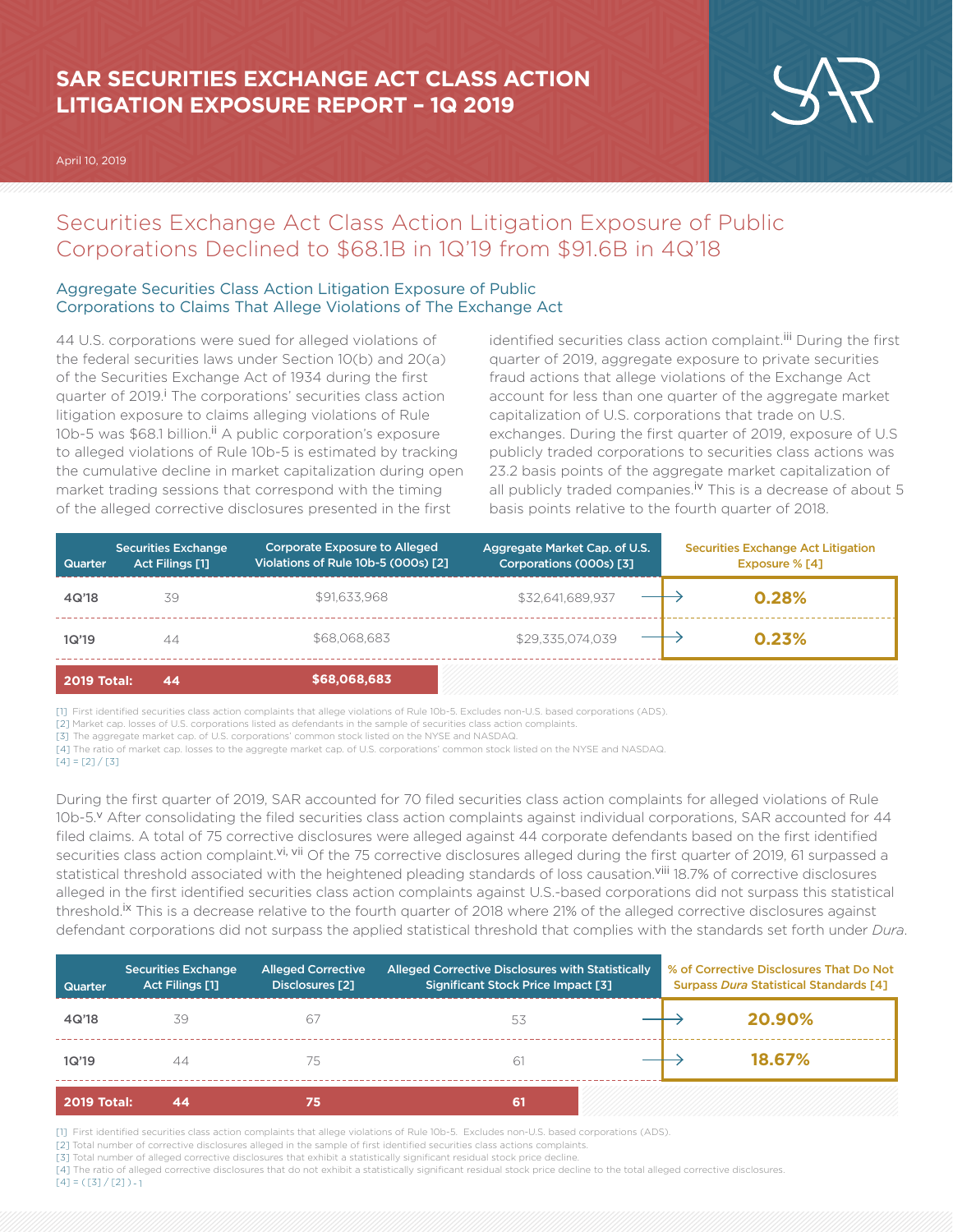## Exposure of Large Cap Corporations<sup>x</sup>

The Securities Exchange Act class action litigation exposure of large cap corporations was \$58.7 billion during the first quarter of 2019. This is a notable decrease of 28.37%, or \$23.3 billion relative to the fourth quarter of 2018. 17 large cap corporations were sued for alleged violations of Rule 10b-5 during the first quarter of 2019. The average aggregate market capitalization of U.S.-based large cap

corporations, according to the market capitalization range of the S&P500 Index during 1Q'19, was \$27.15 trillion.<sup>xi</sup> During the first quarter of 2019, exposure to alleged violations of the Exchange Act by large cap corporations was 22 basis points of the aggregate market capitalization of publicly traded large cap corporations. This is a decrease of 5 basis points relative to the fourth quarter of 2018.

- Exposure of Large Cap Corporations to Alleged Violations of the Exchange Act -

| <b>Quarter</b> | No. of Defendant<br><b>Corporations</b> | Defendants' 10b-5<br>Exposure (000s) | Aggregate Market Cap. of<br>Large Caps (000s) | <b>Securities Exchange Act Litigation</b><br><b>Exposure % of Large Caps</b> |
|----------------|-----------------------------------------|--------------------------------------|-----------------------------------------------|------------------------------------------------------------------------------|
| 4Q'18          | 19                                      | \$81,977,660                         | \$30,320,314,135                              | 0.27%                                                                        |
| 1Q'19          |                                         | \$58,718,974                         | \$27,146,931,803                              | 0.22%                                                                        |

#### Exposure of Mid Cap Corporations<sup>xii</sup>

The Securities Exchange Act class action litigation exposure of mid cap corporations was \$6.2 billion during the first quarter of 2019. This is a notable decrease of 25.84%, or \$2.1 billion relative to the fourth quarter of 2018. 8 mid cap corporations were sued for alleged violations of Rule 10b-5 during first quarter of 2019. The average aggregate market capitalization of U.S.-based mid cap corporations, according

to the market capitalization range of the S&P MidCap 400 Market Index during 1Q'19, was \$1.5 trillion.<sup>xiii</sup> During the first quarter of 2019, exposure to alleged violations of the Exchange Act by mid cap corporations was 42 basis points of the aggregate market capitalization of publicly traded mid cap corporations. This is a decrease of 11 basis points relative to the fourth quarter of 2018.

- Exposure of Mid Cap Corporations to Alleged Violations of the Exchange Act -

| <b>Quarter</b> | No. of Defendant<br><b>Corporations</b> | Defendants' 10b-5<br>Exposure (000s) | Aggregate Market Cap. of<br>Mid Caps (000s) | <b>Securities Exchange Act Litigation</b><br><b>Exposure % of Mid Caps</b> |
|----------------|-----------------------------------------|--------------------------------------|---------------------------------------------|----------------------------------------------------------------------------|
| 4Q'18          | 10                                      | \$8.301.289                          | \$1.575.924.577                             | 0.53%                                                                      |
| 1Q'19          |                                         | \$6.156.614                          | \$1.453.996.413                             | 0.42%                                                                      |